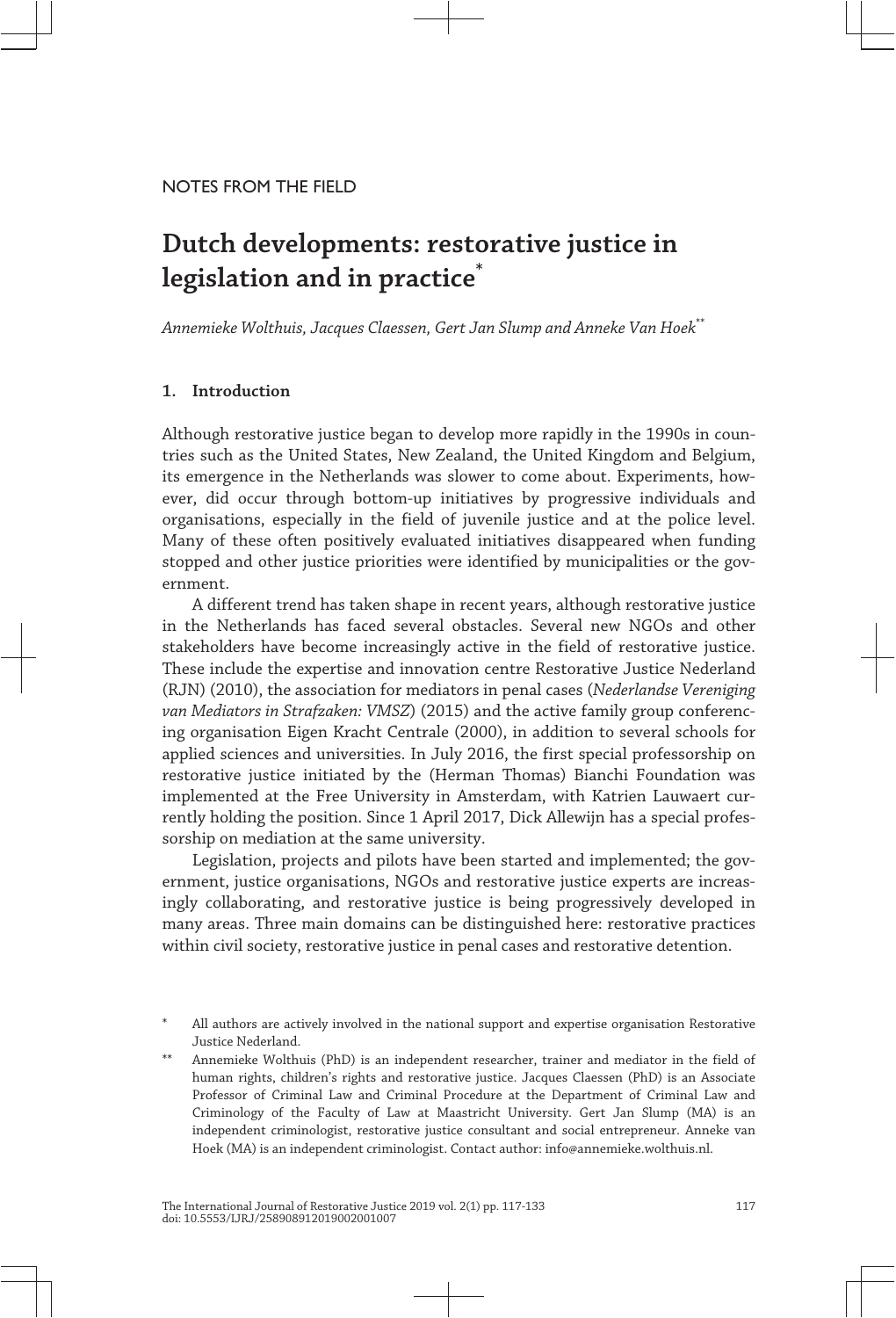### **1.1 Restorative practices within civil society**

Restorative practices within Dutch civil society (neighbourhoods, schools, youth care etc.) are increasingly flourishing. In almost 300 cities in the country, neighbourhood mediation is now being delivered as a voluntary service by trained volunteers.<sup>1</sup> In schools also restorative programmes are growing. Peer mediation is integrated into many primary (16 per cent of all schools are working with mate‐ rial of The Peaceful School2) and secondary schools where young people learn to deal with conflicts by using or becoming a peer mediator. Peer mediators are children who volunteer to take up this task and receive a training to do so. Another development is the initiative of so-called ECHO schools, schools of all levels that have restorative practices at the core of their work. The ECHO school relates to the Peaceful School Programme – a democratic and participatory citizenship pro‐ gramme addressing the problematic behaviour of youth in primary, secondary and high school education – practiced by other schools.

In youth care, family group plans are a common feature and family conferenc‐ ing has developed into a structural possibility imbedded in law. It entails confer‐ ences whereby people from the social network of the young person together look for possibilities to cope with escalated home situations.<sup>3</sup> There is growing attention within society in general towards victims, initiatives in neighbourhoods and civil participation. There remain, however, enough barriers in bringing restorative practices within civil society to a higher level, such as a lack of clear policies that creates ad hoc local practices, financial restraints and quality issues.

This Note will, however, mainly address restorative justice that takes place within the criminal justice system, in the phase of police, prosecution and courts as well as in the execution phase, especially when suspects receive a prison sentence— restorative detention.

## **1.2 Restorative justice in penal cases**

In the 1990s, inspired by experiences in other countries, several local restorative justice initiatives dealing with criminal behaviour were launched in different parts of the Netherlands, especially within the police and youth care. The media‐ tion practice in Maastricht/Limburg, for example, already existed in 1999 (Claes‐ sen et al., 2015; Claessen & Zeles, 2013). Despite the positive evaluations of existing pilots, many did not survive because there was no legal basis, no clear policy and insufficient funding (Steketee et al., 2006; Wolthuis, 2012).

In 2012, a new article was included in the Dutch Code of Criminal Procedure (Article 51h) that created a legal base for restorative justice in penal cases for the first time. The article provides an obligation for the police and the public prosecutor to inform victims and offenders about the possibility of mediation. The article, furthermore, states that any agreement reached should be taken into consid‐

<sup>1</sup> Retrieved from: [www. buurtbemiddeling. nl](http://www.buurtbemiddeling.nl) (last accessed 6 November 2018).

<sup>2</sup> For more information, see Pauw (2018).

<sup>3</sup> Retrieved from: [www. eigenkrachtcentrale. nl](http://www.eigenkrachtcentrale.nl) (last accessed 6 November 2018).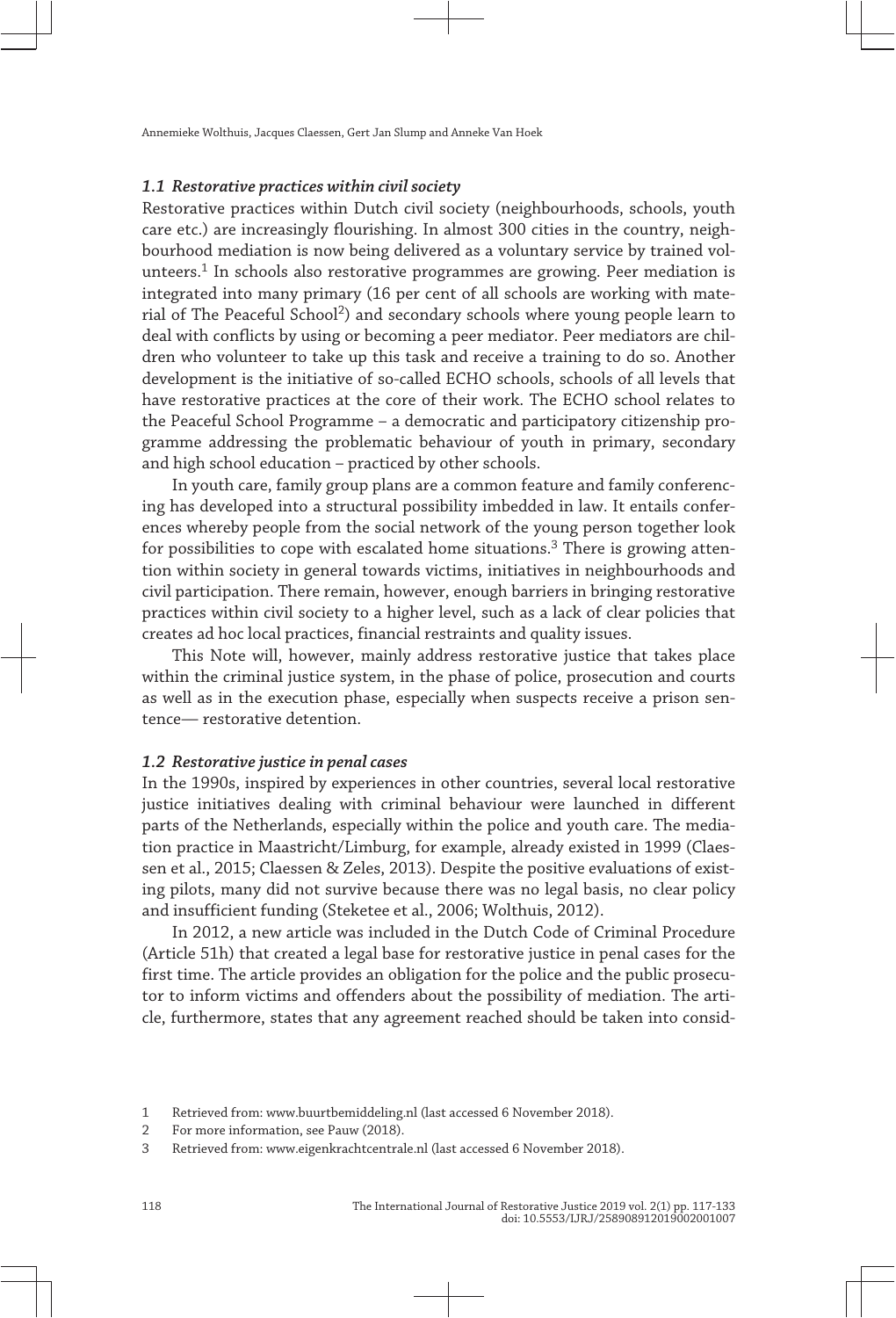eration by the judge when imposing a sanction or measure.<sup>4</sup> Although this was a legislative milestone, in practice, not much appeared to change at first and only a few cases were referred. Around the same time the Ministry of Justice asked several organisations for advice on how to proceed with restorative justice. Restorative Justice Nederland was asked to make an inventory of restorative justice ini‐ tiatives and projects in the Netherlands and beyond from 1980 to 2010 and to develop policy recommendations. This inventory led to the realisation that the Ministry of Justice must develop a clear policy on restorative justice, a finding that was echoed by the Council for Criminal Law and Youth Protection (*Raad voor Strafrechtstoepassing en Jeugdbescherming*) 5. The Ministry indeed started develop‐ ing, in consultation with several stakeholders, a draft policy on mediation in penal cases. This draft was tested and implemented from 2014 to 2016 by execut‐ ing several pilots. These developments will be described in more detail in section 2.

On 11 July 2018 the Minister of Legal Protection wrote a letter, titled 'Extra‐ judicial Dispute Resolution and Restorative Justice', to the Second Chamber (of the Parliament), wherein he stressed the importance of the use of such interventions and the need to expand especially the use of mediation and wherein he specified action points such as more and better information sharing about the possibilities, establishing neutral institutions, providing quality standards and additional attention and funding for juveniles.<sup>6</sup> Structural funding for mediation in penal cases was allocated in September 2018 when the national budget was presented: one million EUR per year and an additional amount of 300,000 EUR for cases with juveniles.

An initiative on a draft legislation proposal by Restorative Justice Nederland together with Maastricht University led to questions by members of the Dutch Parliament to the Minister for Legal Protection seeking his reaction on the proposal. We will go into further detail later on in this Note.

## **1.3 Restorative detention**

In recent years, the Dutch prison sector has invested in encouraging restorative practices within prisons known as restorative detention. The programme 'Mod‐ ernisation of Detention' (*Modernisering Gevangeniswezen*), although mainly inten‐

- 4 Article 51h of the Dutch Code of Criminal Procedure reads as follows: '1. The Public Prosecutor's Office shall promote notification by the Police, at the earliest opportunity, of the possibilities of mediation to the victim and the accused. 2. If mediation between the victim and the accused has led to an agreement, the court is to take this into account in imposing punishment or a measure. 3. Upon having established that the victim has consented to mediation, the Public Prosecutor's Office shall encourage such mediation between the victim and the convicted person. 4. Further rules relating to mediation between the victim and the accused or between the victim and the convicted person shall be regulated by General Administrative Order'.
- 5 Also, The Decision Victims of Penal Cases of 24 August 2016 (*Het Besluit slachtoffers van strafbare feiten*) is based on Article 51h of the Code of Criminal Procedure and gives additional conditions for the use of restorative justice services.
- 6 34 775 VI, Nr. 115 Vaststelling van de begrotingsstaten van het Ministerie van Justitie en Veilig‐ heid (VI) voor het jaar 2018, Brief van de minister voor Rechtsbescherming, Aan de Voorzitter van de Tweede Kamer der Staten-Generaal Den Haag, 11 juli 2018.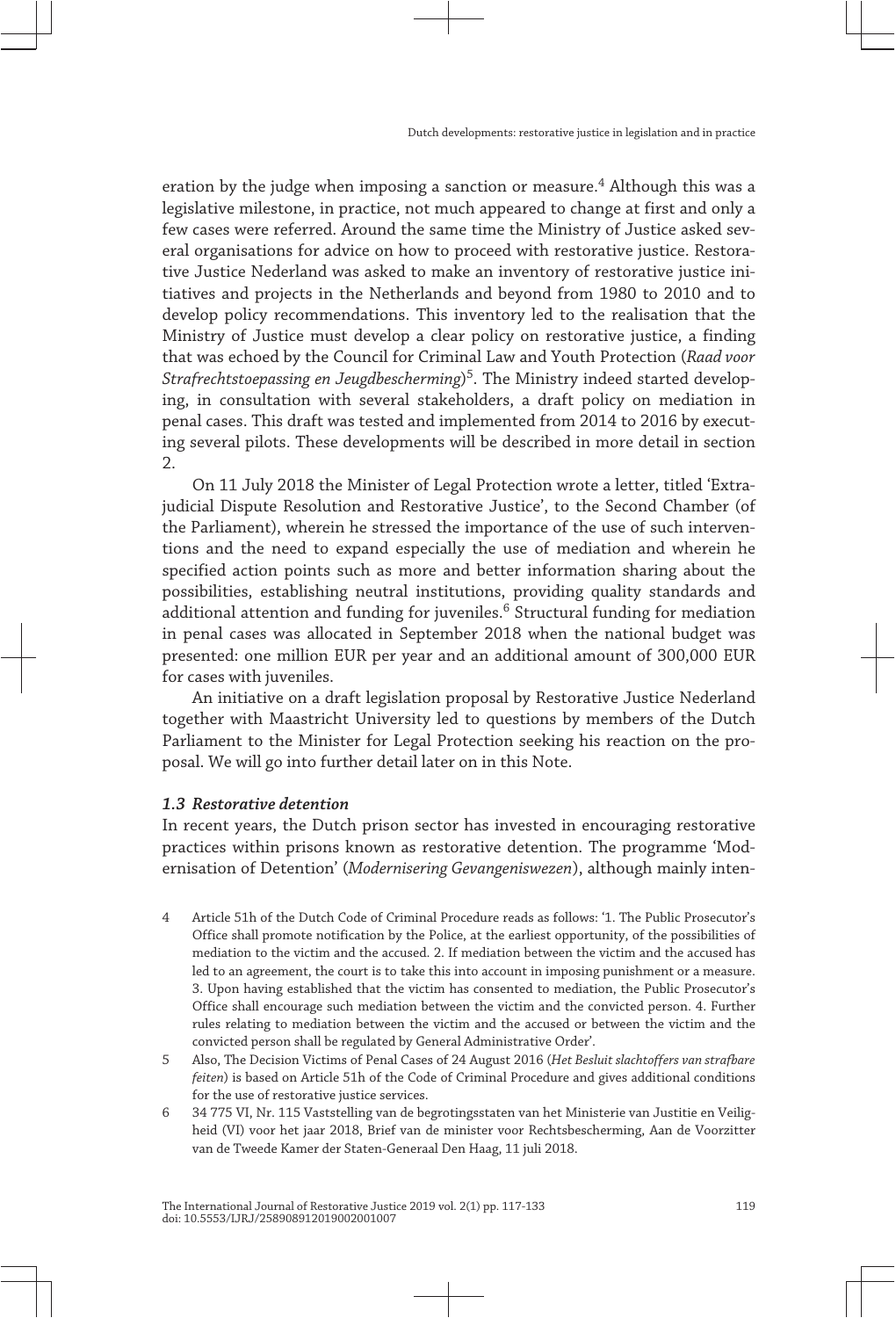ded to be a cost reduction operation, focused on safe human detention from 2009, thus aiming to contribute to safety within the society and promoting rein‐ tegration of ex-prisoners. The central goal was a person-oriented approach towards inmates based on a life course approach—working with interventions and activities that are most likely to reduce the recidivism risk for an individual inmate. Support starts before detention and continues as much as possible during and after detention.

A victim-oriented and restorative approach interlinked with this programme was even more stimulated through the pilot 'Victim Focused Approach' (*Slachtof‐ fergericht Werken*) within the prison sector (2013-2016). The pilot was part of a vision of the Department of Justice in 2013 called 'Doing Justice for Victims' (*Recht doen aan Slachtoffers*). At the same time, the 'Prison Master Plan' (*Master‐ plan Gevangeniswezen*) 2013-2018 was published, which aimed at optimising security, lowering costs and increasing self-reliance for inmates combined with promoting proper care and/or treatment. Optimising security included taking into account the societal impact of a crime and the position of victims and survivors. Even though this Master Plan was not entirely restorative, the different pro‐ grammes together created space for restorative justice initiatives to grow. Prom‐ ising good practices within detention will be described in section 3.

## **2. Development of restorative justice in penal cases**

HALT, also referred to as The Alternative, represents one programme in juvenile justice with restorative characteristics that was already integrated into law and policy as early as the 1980s. Originally, children and adolescents between the ages fourteen and eighteen were offered a community service at an early stage, which prevented them from building up a criminal record. In recent years, the intervention has been revised following evaluations, resulting in more attention for restorative aspects. A staff member of HALT uses a restorative conversation in cases where more parties are involved, such as group disputes or bullying. During such a conversation, all parties, such as the offender, the victim, family members, neighbours and a teacher, can participate. The idea is that the victim can tell his/ her story and can see who did this to him/her. The young person is also able to understand how his/her behaviour can impact others. During such a session, the parties discuss damages, consider apologies and may participate in a learning or work programme (HALT, 2013). In 2017, 17,000 juveniles took part in HALT.7

Other initiatives with victim-offender mediation and family group conferenc‐ ing started in the 1990s. For a long time, restorative justice practices embodied a rather diverse landscape of initiatives at the local levels, led by motivated citizens, organisations or the police. These practices were often only financed short term and through local funding. Most pilots were focused on juvenile offenders and their victims. Evaluations indicated that participants were happy and their feeling

<sup>7</sup> Retrieved from [www. halt. nl/ media/ 1235/ highlights -van -halt -2017. pdf](http://www.halt.nl/media/1235/highlights-van-halt-2017.pdf) (last accessed 5 November 2018).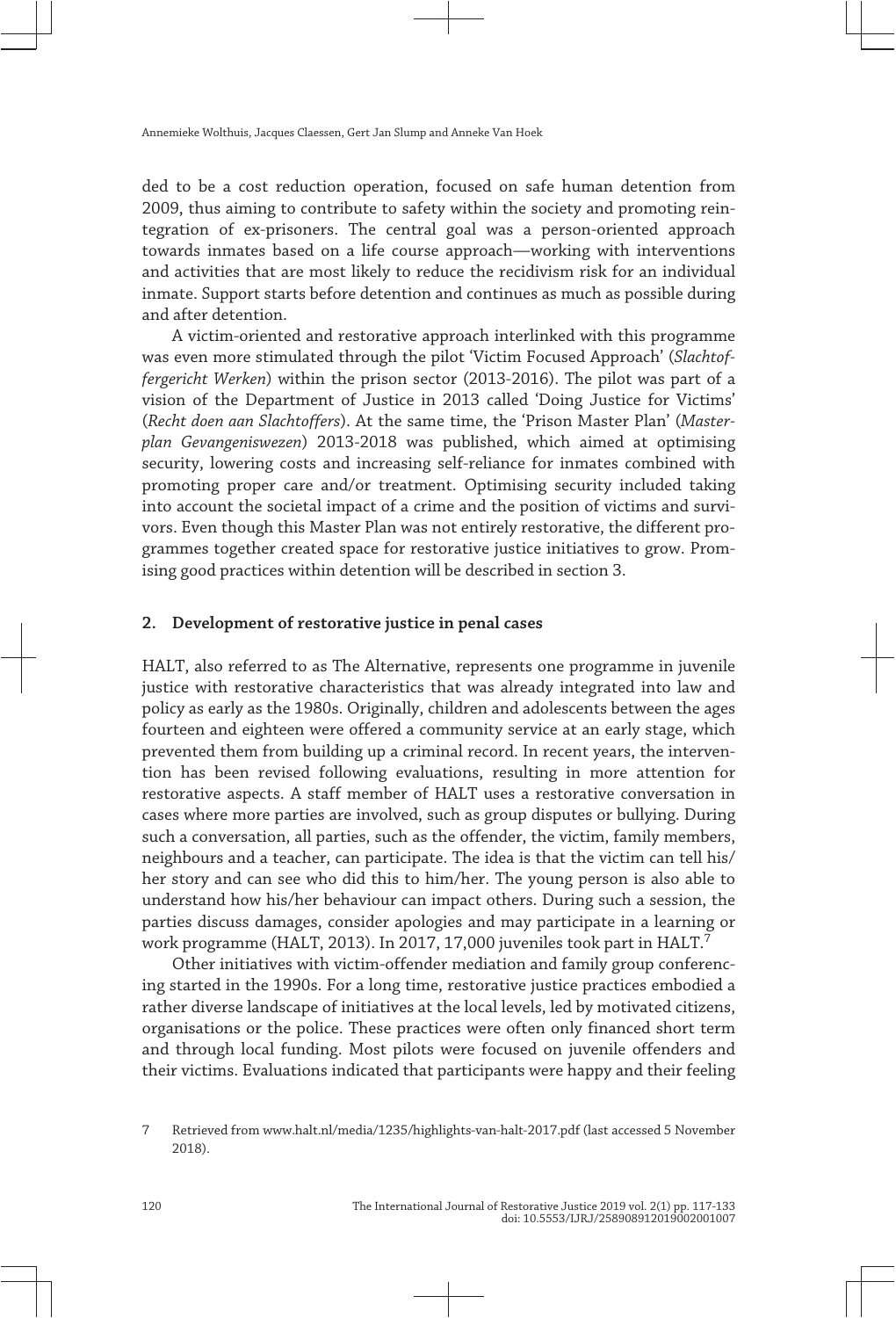of justice had improved. More important for politicians was the fact that it often resulted in lower recidivism rates (Claessen et al., 2015; Steketee et al., 2006; Wolthuis, 2012). After an experimental stage, victim-offender conversations outside of the criminal justice system were given most attention because of political reasons. An organisation called Victim in Focus (*Slachtoffer in Beeld*) 8, which now carries out more than 2,000 conversations per year, was established. This trend, however, has changed recently as the organisation is now also involved in organising mediation in penal cases at the court level. In 2016, it handled more than 13,000 applications.<sup>9</sup>

Article 51h of the Code of Criminal Procedure and the concept policy paper that were mentioned in the introduction gave room to new developments that were also influenced by the EU Victims' Directive of  $2012$ ,  $10$  which includes articles on restorative justice as an important tool for victims.

In the last few years the government has supported pilots that have been initiated by courts, the prosecution or the police and during probation. In 2013, the Ministry of Security and Justice asked various actors to submit proposals for pilot projects on mediation in penal cases. The following five projects were selected:

- Two pilots in the police phase (i.e. *Politiepilot Spijkenisse* and *Vreedzame Wijk Utrecht*), in which mediation was conceived as an alternative to criminal pro‐ ceedings
- One pilot in the prosecutorial/trial phase (i.e. *Openbaar Ministerie, OM/Zit‐ tende Magistratuur, ZM* pilot), in which mediation was part of the criminal proceedings
- Two pilots in the post-sentencing phase (i.e. *Locatie en Contactverbod* and *Eigen Kracht Centrale*), in which mediation was complementary to the crimi‐ nal proceedings (Cleven et al., 2015)

The pilots were not always successful in obtaining cases. Many cases, however, were referred to the police project in Utrecht and the pilot in the prosecutorial/ trial phase. Those were examined more closely in the evaluation carried out by INTERVICT/ Tilburg University, and we will explain those in more detail.

The police play a vital role within restorative justice in these pilots. At the national level, they are building up expertise, but there is not yet a clear national policy and many people within the police are not aware of the existence of restorative justice. At the local level, interesting initiatives have been carried out. Utrecht, the fourth largest Dutch city, is actively involved in the Peaceful Neigh‐

<sup>8</sup> In 2017 they changed the name into: 'Perspective on victim-offender mediation': *Perspectief Her‐ stelbemiddeling.*

Retrieved from: www.perspectiefherstelbemiddeling.nl/Meta-Navigatie/Nieuws/10-jaar-SiBherstelbemiddeling/(last accessed 5 November 2018).

<sup>10</sup> Directive 2012/29/EU of the European Parliament and of the Council of 25 October 2012 estab‐ lishing minimum standards on the rights, support and protection of victims of crime and replac‐ ing Council Framework Decision 2001/220/JHA.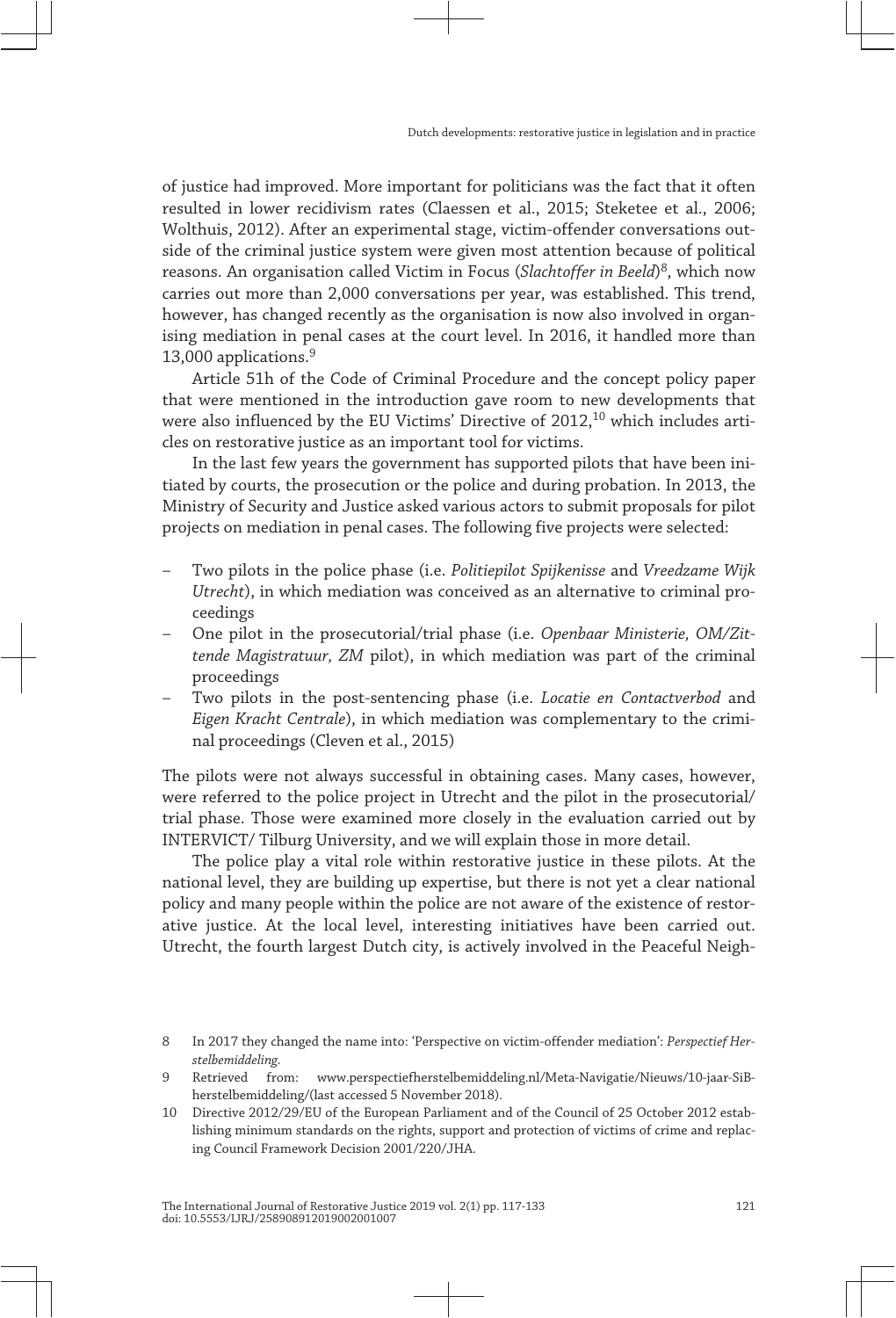bourhood Programme.<sup>11</sup> The programme involves organisations within the neighbourhood, members of the community and stakeholders to adopt peaceful attitudes in daily life, including a mindset that addresses conflicts by resolving them through joining forces. Together with the Peaceful School Programme, the initiative forms the so-called Utrecht Model for Mediation (*Utrechts Mediation Model*). Both citizens and professionals are empowered to enhance their 'peaceful skills' and skills for conflict resolution. Citizens and professionals are being trained to develop this mindset. Volunteer mediators are being trained and formed to help citizens, students, organisations and professionals in case of problems and ten‐ sions between groups. Professional mediators intervene in case of escalated conflicts and penal cases. The police in Utrecht incorporated this way of working effectively into many neighbourhoods (Dierx & Verhoeff, 2013).

The evaluation showed that in almost all of these cases a report to the police was made. These cases need to entail sufficient evidence for (successful) prosecution of the alleged perpetrator. In the cases involved, the police assessed that the legal procedure would not solve the underlying problem due to the fact that the parties involved in the report lived near each other and/or that there was a high probability that they would encounter each other regularly. Of the 54 registered cases, 44 were (at that stage) completed and a majority resulted in a successful mediation (Cleven et al., 2016).

The largest pilot was carried out in the prosecutorial and trial phase – in total 716 cases were completed in six courts (Amsterdam, Noord-Holland, Den Haag, Rotterdam, Brabant-Oost and Breda/Middelburg). It entailed collaboration between the Public Prosecutor's Office, the judiciary, the mediators selected by the court (*Mediatorsfederatie Nederland*) and Victim in Focus (*Slachtoffer in Beeld*). Cases were referred to the mediation offices of the courts by public prosecutors and judges. Subsequently, cases were alternately carried out by registered media‐ tors selected by the courts. Until 1 March 2015, a total of 766 cases were referred to mediation in penal cases. Most cases (55 per cent) were referred via the socalled ZSM-procedure, which is a national programme getting together relevant partners in the justice chain to deal with often occurring criminal behaviour in a fast, effective and efficient way. Of the 716 completed cases, 367 cases (51 per cent) resulted in mediation. More than three-quarters of these cases were successful, meaning that mediation either resulted in a settlement agreement or, as in a few cases, the mediation was viewed as successful by the parties involved (Cleven et al., 2016).

The research illustrated the added value of mediation in criminal law. Over 70 per cent of participants (victims and offenders) regarded their participation as positive, especially regarding procedural justice and the mediators. In most cases, it appeared unlikely that an alternative would have resulted in a better solution. Some participants did, however, report unsatisfactory experiences. Furthermore, each pilot took longer than expected to reach the anticipated numbers and issues

<sup>11</sup> Retrieved from: [https:// hetccv. nl/ onderwerpen/ veiligheidsbeleving/ praktijkvoorbeelden/ alle](https://hetccv.nl/onderwerpen/veiligheidsbeleving/praktijkvoorbeelden/alle-praktijkvoorbeelden/vreedzame-wijk/)  praktijkvoorbeelden/vreedzame-wijk/(last accessed on 5 November 2018).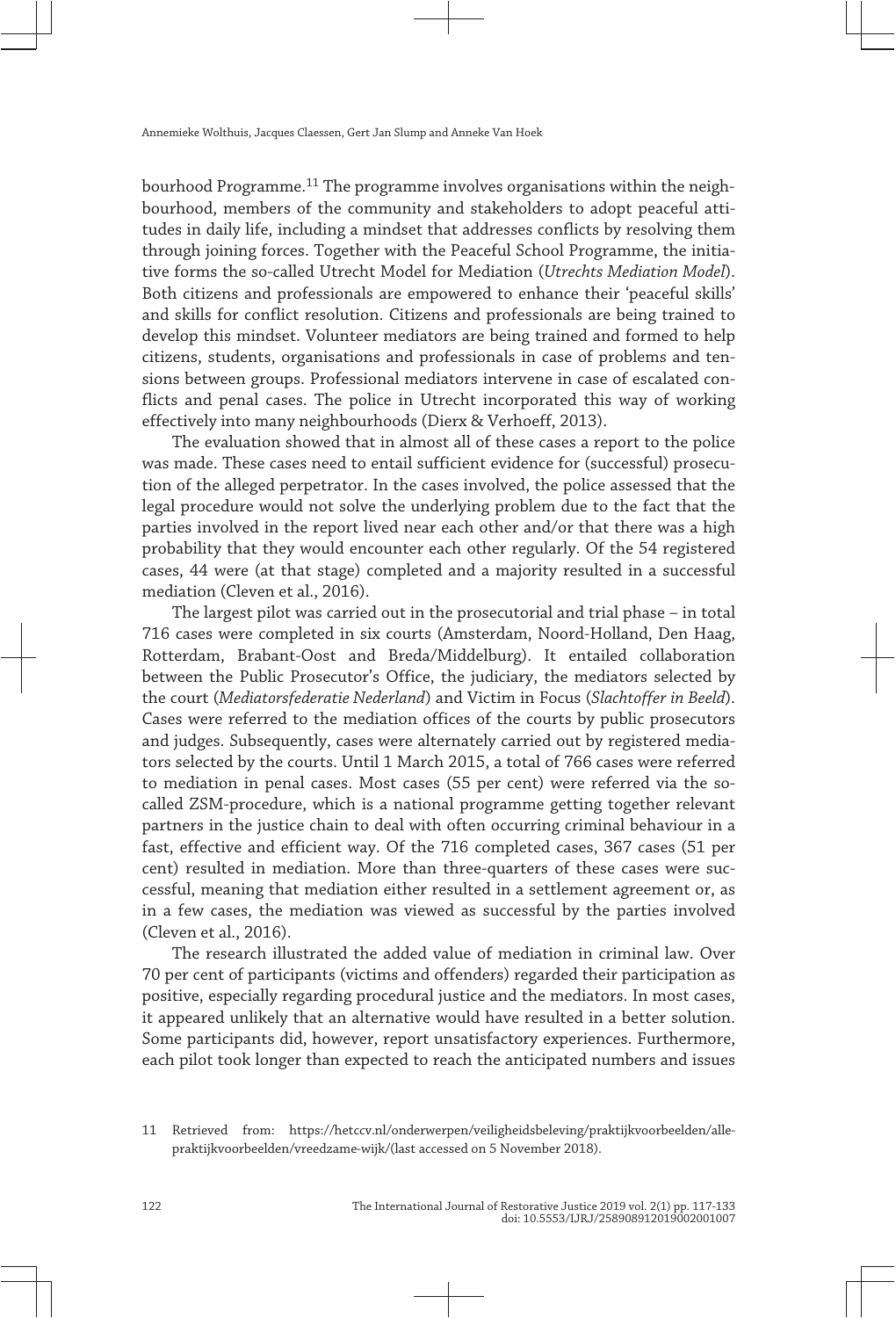remain regarding the legal framework, the organisational structure and the financing of mediation in criminal law (Cleven et al., 2016).

The national pilots at the prosecutorial and trial phase and at the police level (which were the most successful) almost came to an end in 2016 when the Minis‐ ter of Security and Justice failed to allocate funding. However, after an intense lobby by politicians, NGOs, mediators and legal scholars, budget was made avail‐ able. As of 2017, all courts offer mediation in penal cases.<sup>12</sup> Public prosecutors and judges can suspend the case and refer the case to mediation before the final decision. The precondition is that the suspect admits (at least part of) the criminal offence and agrees to participate in mediation. The victim also must agree. After a referral, the coordinator of the mediation bureau of the court contacts the parties and a registered mediator. The coordinator checks whether the case is indeed suitable for mediation and whether the mediators are able to bring the parties together. In case of minors, there is also a parent involved. In September 2018 the funding became a structural item on the state budget and mediation in penal matters became available nationwide (Claessen, 2018; Van Gool, 2018).

The 'Information Sheet on Mediation in Penal Cases', published by the Minis‐ try of Security and Justice in 2017, indicates that mediation is considered 'useful and meaningful'.<sup>13</sup> After mediation, victims and offenders report that they often do not feel the need to continue with the criminal procedure. Independently from the agreements, the decision to sanction or stop the case after a successful media‐ tion remains a decision of the public prosecutor and the judge.

The information sheets that followed contain updated figures, background information and interviews with mediators, public prosecutors and other profes‐ sionals involved. The number of referrals in 2017 was related to 946 court cases. In 76 per cent of the cases where the parties started a mediation, the case ended with an agreement. The figures are increasing. In 2018, 1,424 cases were referred, of which 797 started by the mediator and 754 of those finalised by 17 December 2018. In 83 per cent an agreement was made. About half of those cases involve abuse or violence, followed by cases related to threats, damage to goods, theft and traffic violations or road offences. Mediation in penal cases generally takes about 2 weeks and a maximum of 6 weeks.14

#### **3. Restorative detention**

While there have been many developments within the area of restorative detention, we will mention some of the most significant policies and practices here.

<sup>12</sup> Retrieved from: [www. rechtspraak. nl/ Organisatie -en -contact/ Organisatie/ Raad -voor -de](http://www.rechtspraak.nl/Organisatie-en-contact/Organisatie/Raad-voor-de-rechtspraak/Nieuws/Paginas/Mediation-in-strafzaken-nu-in-hele-land.aspx)  rechtspraak/Nieuws/Paginas/Mediation-in-strafzaken-nu-in-hele-land.aspx (last accessed 5 November 2018).

<sup>13</sup> Infoblad 1, Mediation in strafzaken, 05/2017. Retrieved from: [www. rechtspraak. nl/](http://www.rechtspraak.nl/SiteCollectionDocuments/infoblad-mediation-in-strafzaken-1.pdf) SiteCollectionDocuments/infoblad-mediation-in-strafzaken-1.pdf (last accessed 5 November 2018).

<sup>14</sup> Retrieved from: Informatiebrochure 3, via: [www. rechtspraak. nl/](http://www.rechtspraak.nl/) (last accessed 6 November 2018).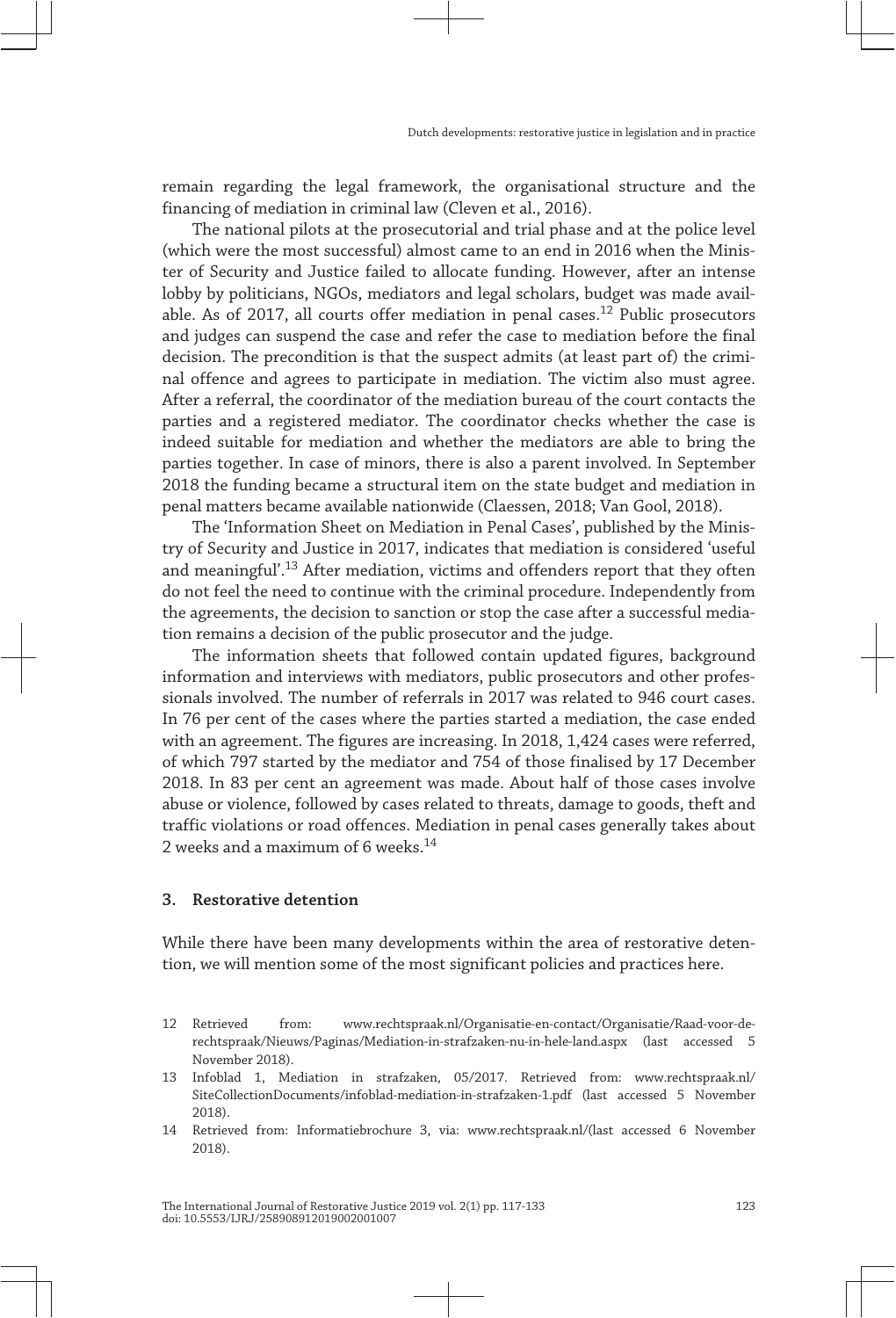#### **3.1 Restorative justice action plans and restorative justice maturity grid**

The Department of Judicial Institutions of the Ministry of Security and Justice ordered in 2016 that every detention centre should develop a restorative justice action plan by the end of 2017. In this way, restorative practices can become more imbedded within the whole organisation. A format for such yearly action plans was developed at the request of the Ministry by Restorative Justice Neder‐ land in collaboration with the restorative consultants within prisons. The draft format was tested in 2016 in a pilot at four prisons. The final format is a guide‐ line for prisons to develop a tailored action plan in such a way that it has a base within the organisation. The drafting process should entail a collective collaboration among representatives of the prison staff and the management.

The innovative character of restorative justice action plans in detention centres led to the Ministry allocating resources to this endeavour in order to support organisations. A vast majority of the Dutch prisons hired Restorative Justice Nederland staff to facilitate the process of developing such action plans and pro‐ viding additional training and professional development. The format and struc‐ ture of the restorative justice action plan is based upon the Restorative Justice Maturity Grid developed by Restorative Justice Nederland in 2013.15 This grid distinguishes five organisational levels where restorative practices in detention centres can be (more or less) implemented: (1) organisational vision and policy, (2) working methodology, (3) culture, (4) professional expertise and (5) coopera‐ tion with external partners. Next, we will describe some promising developments within Dutch detention centres at these different levels.

#### **3.2 Restorative working methodologies**

Within Dutch detention centres, restorative consultants – currently active in three prisons in the Netherlands – play a fundamental role in implementing restorative practices. Their activities include working with inmates on awareness and being the first to address issues concerning restoration, feelings of guilt and shame and referral to mediation between victims and offenders. In individual and group work, restorative consultants are stimulating detainees to become aware and take active responsibility of the consequences of their crime. The long-term goal is to assign restorative consultants to all detention centres, although, currently, budget restraints are preventing greater reach.

Prison chaplains or other spiritual caregivers traditionally play an important role in restorative detention. This service of spiritual support forms a specific and independent 'sanctuary' within prisons and provides a restorative approach through group and individual counselling. Prison chaplains play an important role in referring cases to restorative justice services.

Another key player is the triangle of 'case manager – prison warden or men‐ tor – and the inmate' that in some prisons is actively used within a restorative approach. In Reintegration Centres, inmates work on different levels of reintegra‐

<sup>15</sup> The maturity grid is a tool for self-assessment and dialogue that can be used to improve restora‐ tive practices in prisons. The RJN maturity grid is available in English and can be ordered at: info@restorativejustice.nl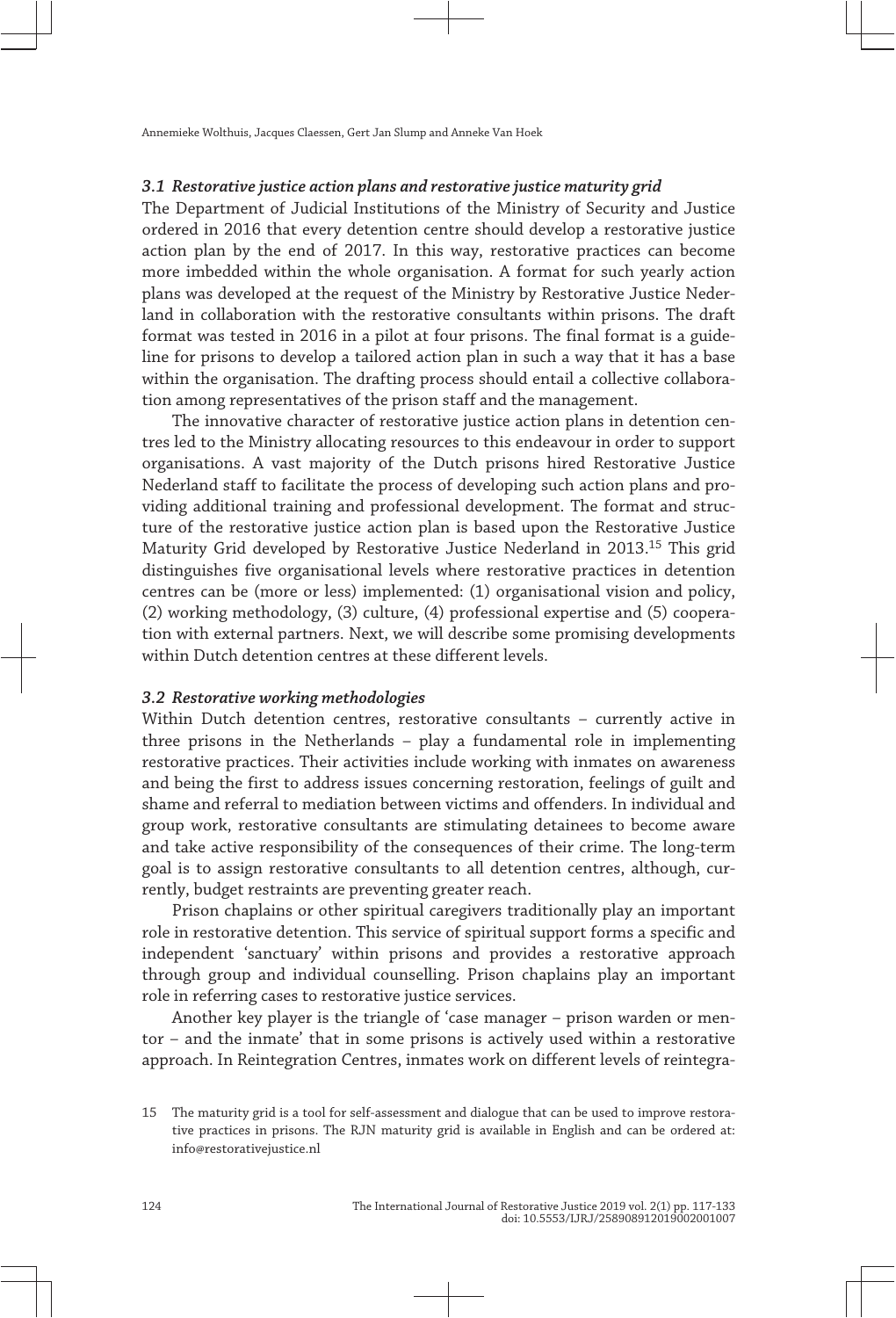tion and return and various organisations and services offer support to inmates to work on four different layers of restoration: self-restoration, restoration with their family members, restoration with their victim(s) and with society.

The family members of inmates form an explicit group within restorative detention. Both prisons themselves (Family Approach in the northern part of the Netherlands) and external partners like Exodus and Prison Fellowship The Neth‐ erlands (*Gevangenenzorg Nederland*) have developed programmes enabling inmates and their families to meet. These programmes comprise family programmes, parent-child days, transport of children to and from prisons, reading projects (taping of parents reading a book to their children) and accompanied visits.

# **3.3 Culture and awareness**

Several activities are conducted in prisons – both ad hoc and more structural ini‐ tiatives – in order to raise awareness about restorative justice among both inmates and prison staff.

In 2014, the Dutch prison organisation started a restorative justice promotion tour (*Herstelestafette*) within all prisons. The promotion tour consisted of testimonies from inside and outside the prison of prison personnel, ex-inmates, victims and relatives of victims of murder. The tour ultimately reached 5,000 peo‐ ple.

Prison Fellowship The Netherlands currently organises so-called SOS courses around three main topics: guilt, shame and victims. Victims and the families of murdered victims take part in these courses. Prison Fellowship The Netherlands is also experimenting with an approach based upon the internationally recognised Sycamore Tree Project, called Building Bridges (Brennan & Johnstone, forthcom‐ ing 2019). In this project, victims, relatives of murdered victims and offenders work together on restoration and recovery, although these parties were not involved in the same offence.

Training and courses within prisons include topics such as victim awareness and taking responsibility for the criminal facts and the harm done (awareness programmes like 'Choose to Change' (*Kiezen voor Verandering*) and 'Cleaning Up' (*Puin Ruimen).* In the latter, a victim or survivor is invited as a speaker as a regular part of the programme. In youth detention centres, the programme 'Brave' (*DAP‐ PER*) has been implemented, where young inmates are prepared for their return into society, which may include a meeting with the victim.

Many of these programmes also show inmates the possibility of making amends to the victim, for example, through a letter or during a victim–offender mediation. Some detention centres may also allow for the possibility of managing conflicts between inmates and prison staff.

Within juvenile detention centres, 'Young in Prison' offers the COPOSO approach (Contributing Positively to Society). Through creativity and sports, juveniles work on self-restoration, self-esteem, talent development and a future perspective. The programme works with role models inspiring juveniles. A leader‐ ship programme within the COPOSO approach trains juveniles to work as role models and teachers of the workshop.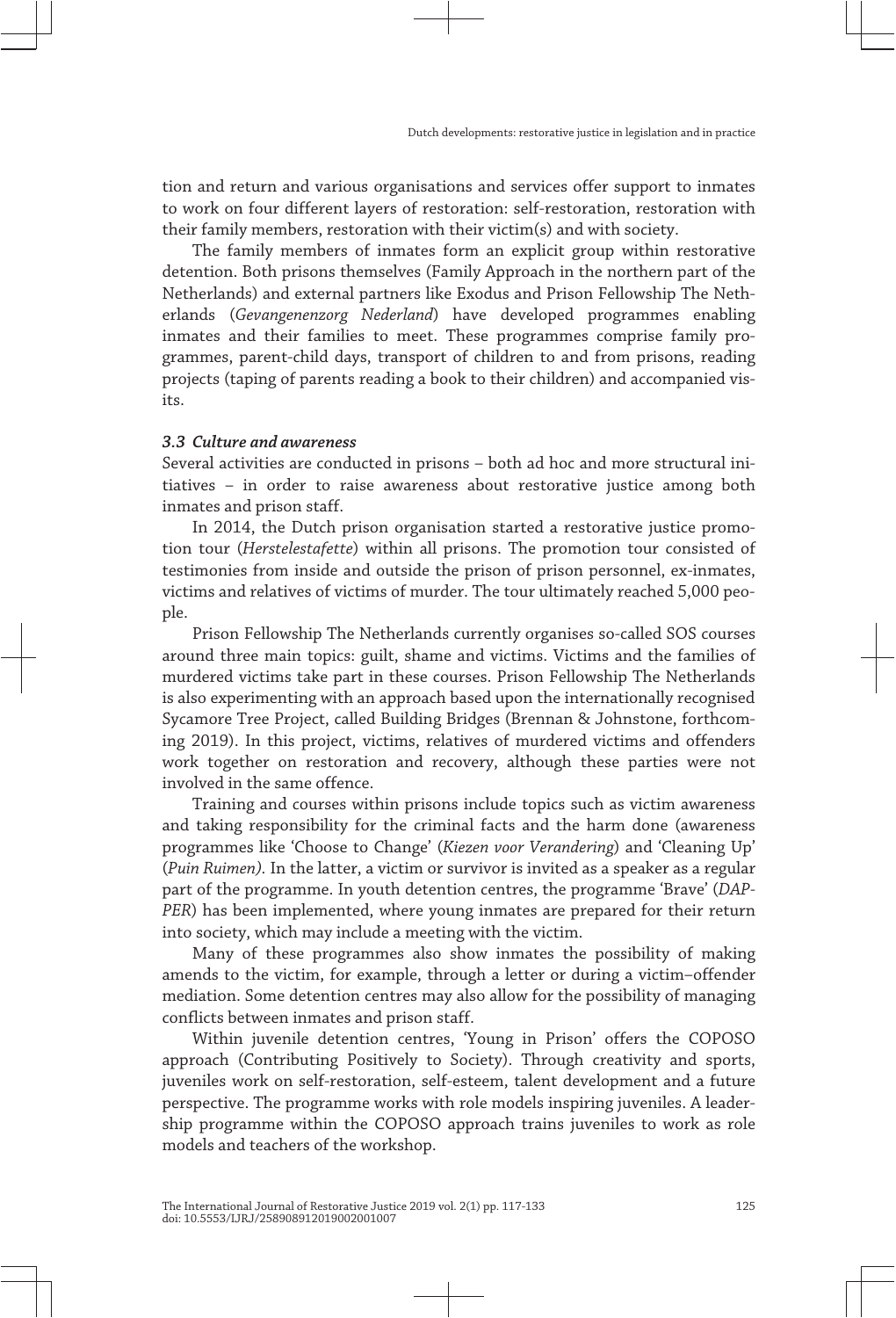Within prisons, increasingly, so-called experience experts (victims, exinmates) are successfully participating in activities to share their stories with inmates and create awareness on restoration and recovery.

# **3.4 Enhancing professional expertise**

In 2013, many training and educational activities on the topic of restorative detention were commissioned by the Department of Judicial Institutions, carried out by restorative consultants working in some prisons, Restorative Justice Nederland and the organisation involved in carrying out victim–offender conver‐ sations and mediation (*Perspectief Herstelbemiddeling*). These individuals and organisations participated in twenty courses emphasising victim-oriented and restorative practices that were executed by the Educational Institute of the Minis‐ try.

Restorative Justice Nederland has additionally provided over 50 master classes on restorative detention and restorative justice in 2014-2019 reaching over 500 professionals working in detention centres (case managers, prison war‐ dens, prison chaplains, managers and directors, selection officers and other staff members).

#### **3.4 Cooperation with external partners**

Restorative Justice Nederland, together with 30 organisations, initiated a project called 'House of Restoration' in detention, pre- and post-release. The project con‐ sisted of five sessions to produce an overview of all activities of these organisations in the field of restorative practices. The project resulted in a report and a restorative detention social card that includes the main players in the field and what they do. Most importantly, through this collaboration process, partners learnt about each other's work and were able to cooperate more effectively. As a spin off, some partners are currently trying to create regional houses of restoration to improve collaboration in several districts of the Netherlands. A next step is to organise a European conference on small-scale restorative detention facili‐ ties together with a Belgian institute called VZW De Huizen and other NGOs from the Netherlands, Belgium, Portugal and France. The conference 'RESCALED: Towards Small-Scaled Detention' is planned for 10 April 2019 and to be hosted by the Free University of Brussels.

A particularly promising experiment is currently running in the detention centre of Krimpen aan den Ijssel, co-financed by a private fund. This unique pro‐ ject, which was initiated by Prison Fellowship the Netherlands, consists of trained volunteers in one section of the prison (De Compagnie) who, in collaboration with the prison wardens, take an innovative approach to prisoners in thirty of the total number of 468 cells. Inmates are referred to as 'companions' and work for four days in this separate part of the prison, which provides them also with the opportunity to come into contact with employers outside and prepares them for work after detention. The evening and weekend programmes are fully managed by the (trained) volunteers of Prison Fellowship the Netherlands, supported by professionals. The many restorative challenges at four levels (self, family, victim, society) form the central elements of this programme.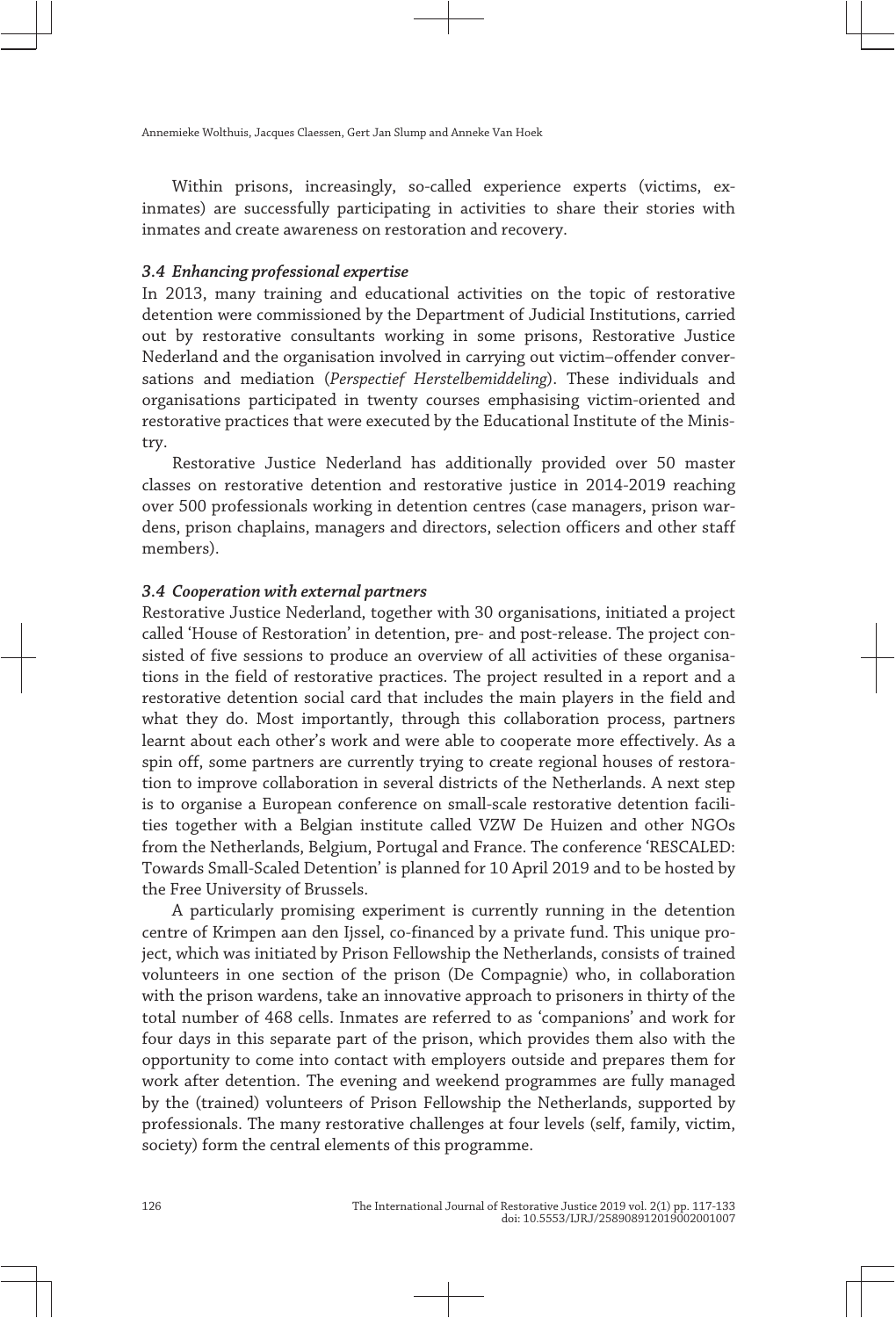Another progressive development is taking place in a detention centre in Almelo, in the east of the country, where the prison renamed and reopened their reintegration centre in May 2018 as the 'Centre for Restoration and Reintegra‐ tion', providing more attention to the four levels of restoration and better assis‐ tance and possibilities – by addressing administrative issues, work and housing over time – to the detainees to work towards a solid return. An even more chal‐ lenging idea has been funded in 2019 by the Ministry of Justice and Security: in Almelo, a House of Restoration will be created. An old building next to the prison will be made available for a group of detainees who need special attention and assistance, and close cooperation will be established with various external part‐ ners and local businesses to make reintegration efforts for this group more suc‐ cessful. The facility will also include services and activities for victims and mem‐ bers of the community.

## **4. A legislative proposal to incorporate restorative justice into criminal law**

During the years 2016-2018, a working group drafted a legislative proposal for incorporating restorative justice practices, in the form of victim-offender media‐ tion and group conferences, into the (new)<sup>16</sup> Dutch Code of Criminal Procedure (Claessen et al., 2018). The working group consisted of Jacques Claessen (Maas‐ tricht University) and John Blad (Erasmus University Rotterdam), and four per‐ sons connected to Restorative Justice Nederland: Gert Jan Slump, Anneke van Hoek, Annemieke Wolthuis and Theo de Roos (chair). The working group mem‐ bers collaborated with a think tank consisting of approximately eighty restorative justice experts, criminal justice professionals and restorative justice practitioners, such as mediators, lawyers, judges, prosecutors, police officers and prison work‐ ers, all of whom apply restorative justice to some degree or the other. Although in the Netherlands citizens' initiatives (*burgerinitiatieven*) and private member's bills (*initiatiefwetsvoorstellen*) do exist, the format was quite unique, because at that time no legislative proposals had yet been submitted by citizens. After solid consultations with practitioners the legislative proposal was presented to Members of Parliament and the Minister for Legal Protection in June 2018. The latter responded with a letter on 17 October 2018.<sup>17</sup> He stressed the importance of restorative justice work and consultations with partners in the field and that he would continue to seek incorporation of the Legislation Proposal in the consulta‐ tion on the new Dutch Code of Criminal Procedure. In October 2018, an English version of the law proposal was released in order to share the experience internationally as well.

<sup>16</sup> A new Dutch Code of Criminal Procedure is expected in 2022 to replace the current Code, which dates from 1926.

<sup>17</sup> Directie Wetgeving en Juridische Zaken Sector Straf- en Sanctierecht, 17 oktober 2018, Reactie op de proeve van wetgeving "Herstelgerichte afdoening via bemiddeling in strafzaken", kenmerk 2369599.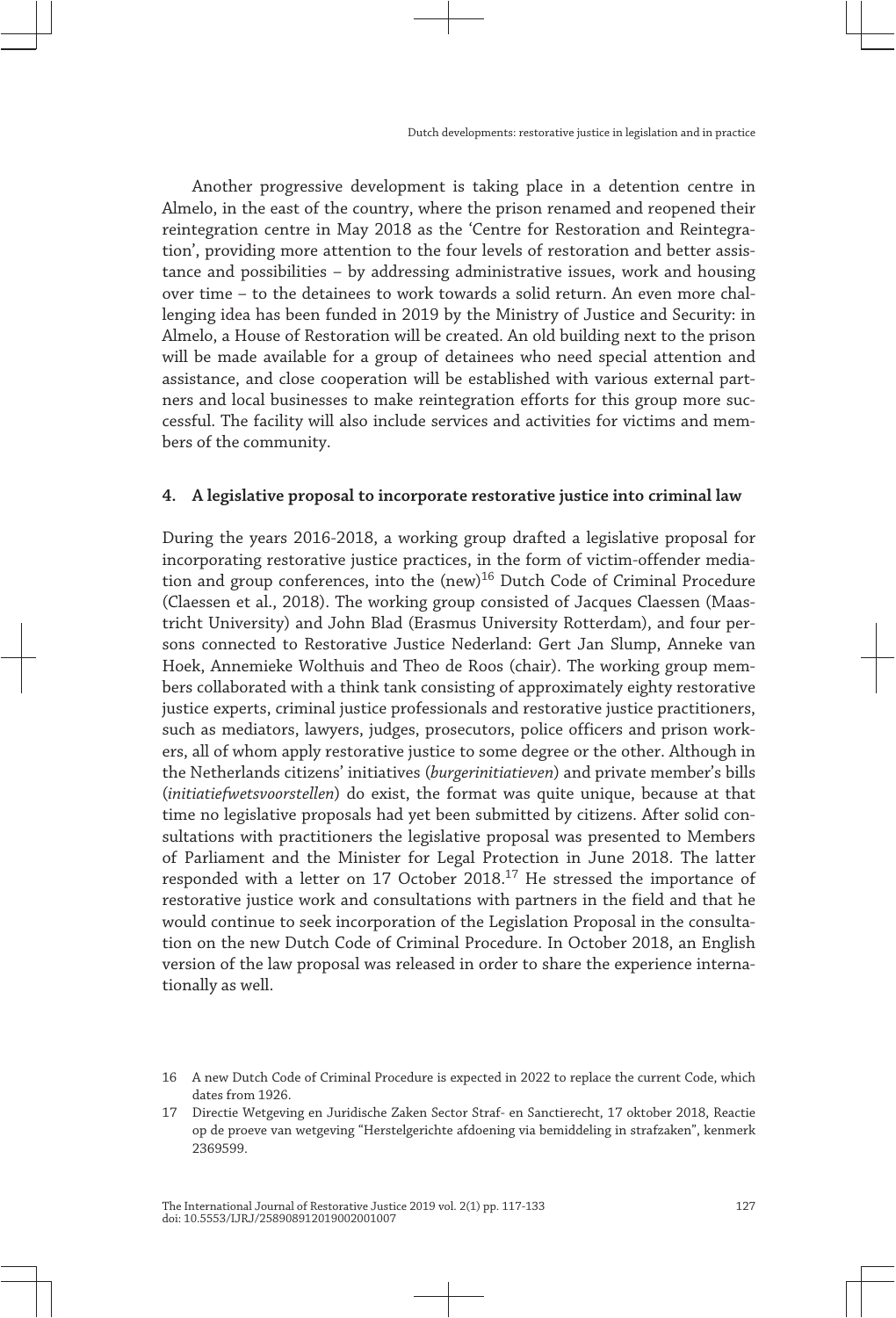At present, the Dutch Code of Criminal Procedure contains only one article on restorative justice: Article 51h, which came into force in 2011.<sup>18</sup> It is a very open-ended and vague article and may be interpreted either broadly or quite nar‐ rowly. The working group, therefore, decided to draft a legislative proposal, for which Article 51h merely served as a starting point – nothing more and nothing less. The idea behind the legislative proposal is to ensure more legal certainty and legal equality throughout the Netherlands – from Maastricht to Amsterdam and from Middelburg to Groningen. Especially at a time when several mediation pilots and other restorative justice practices have sprung up all over the country, 'law in action' needs to be based on written law. Introduction should, however, occur in a measured way; the working group does not wish to force the thriving and everexpanding Dutch restorative justice practices into a straitjacket.

The legislative proposal consists of seven articles to be incorporated into the (new) Dutch Code of Criminal Procedure plus two articles to be added to the peni‐ tential law governing adults and minors, respectively. The seven articles will jointly form a new title of the (new) Dutch Code of Criminal Procedure, called 'Restorative Justice Services'. Since it can be useful for other experts and coun‐ tries to see how we formulated this, we will explain the main content of the articles.

The First Chapter and Article I contain the 'Police Instruction Standard', meaning a duty to provide information: the police will inform the victim and the accused, at the earliest opportunity, of the possibility of restorative justice serv‐ ices, which at a minimum consist of facilitated conflict resolution, mediation and group conferencing. They will provide the victim and the accused with information about the restorative justice services. The 'Explanatory Memoran‐ dum' provides definitions of restorative justice services, mediation, group confer‐ ence and so on.

The Second Chapter and Article II govern 'Mediation Prior to the Stage at Which the Police May Decide to Forward the Criminal Case File to the Public Prosecutor's Office': the victim who lodges an accusation with the police and the accused against whom the accusation has been lodged are entitled to request an investigation into the possibility of mediation. The police will inform both parties of this right and provide them with information about the mediation process.

The Third Chapter deals with 'Mediation in Criminal Cases at the Stage Fol‐ lowing the Forwarding of the Criminal Case File by the Police to the Public Prose‐ cutor's Office: the Preliminary Judicial Investigation by the Court'.

Article III contains a duty to handle a 'Judicial Instruction Standard': the Pub‐ lic Prosecutor's Office or the court will investigate ex officio whether mediation is possible. At all times, they may suggest to the victim and the accused to consider invoking their right pursuant to Article IV to request an investigation into the possibility of mediation.

Article IV is about 'The Right to Request an Investigation into the Possibility of Mediation': both the victim and the accused are entitled to request an investigation into the possibility of mediation. Such a request made by either the victim

18 See footnote 5 for the full text of this article.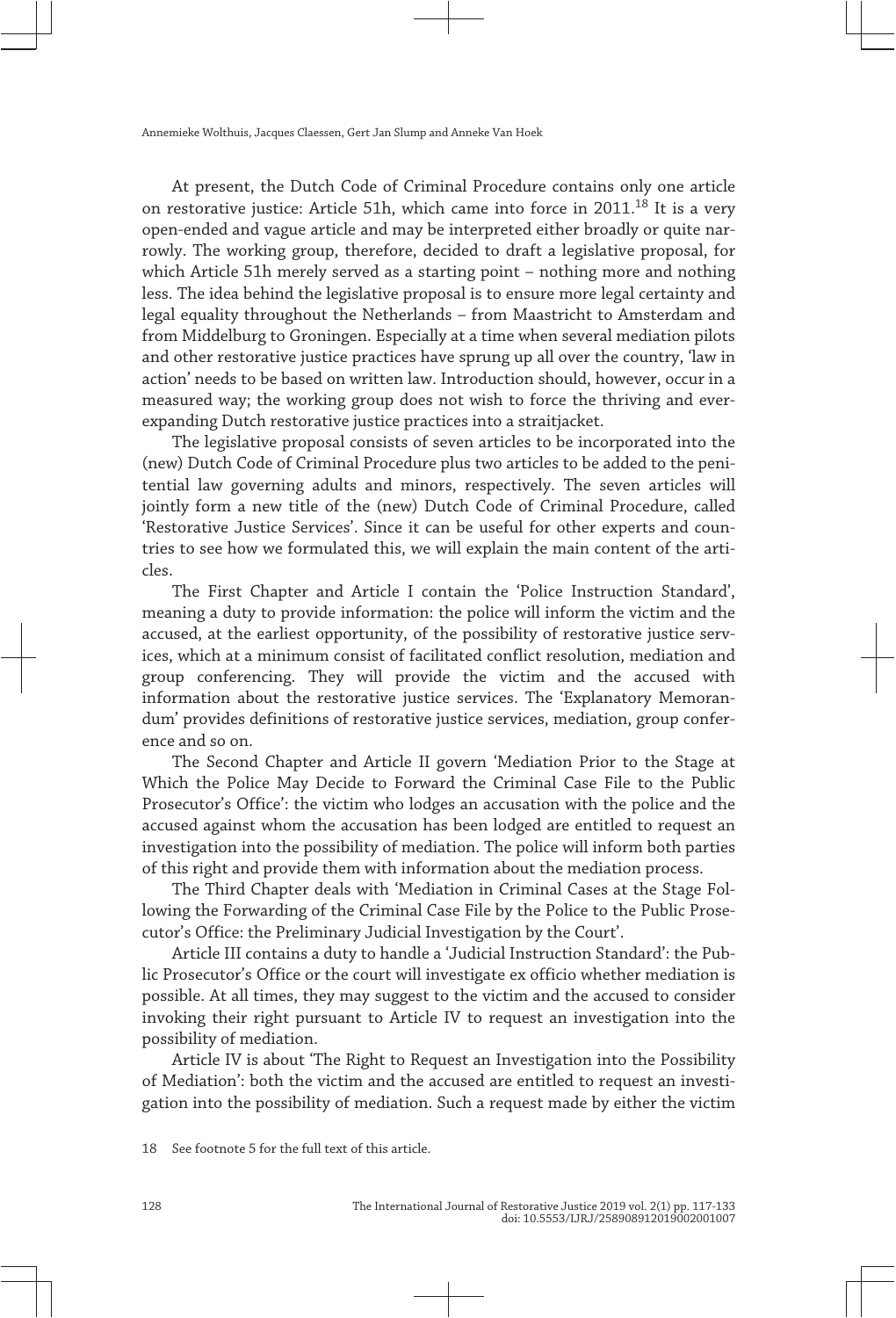or the accused, or jointly, will be denied on serious grounds only. Such a denial must be reasoned and will be communicated to the victim and the accused in writing.

At the preliminary judicial investigation stage, the Public Prosecutor's Office will decide on the request and at the stage of the investigation by the court, the court will decide on the request. If the request is granted, the case will be referred to the Mediation Office.

Article V covers 'The Mediation Process': if a request to investigate the possibility of mediation is granted, the relevant procedural documents will be placed at the disposal of the Mediation Office, which will investigate whether mediation is possible. The Mediation Office will treat all data received by it confidentially. The victim's personal data and the personal data of the accused will not be disclosed to the accused or the victim, respectively, unless the accused and the victim give their permission to do so. The mediator is held to secrecy. During mediation, the victim and the accused are entitled to assistance from one or several supporters. The victim and the offender have a right to counsel during the mediation process. They also have a right to an interpreter, if necessary.

Article VI comprises 'The Mediation Outcome': at the earliest opportunity, the mediator will send an outcome report, through the Mediation Office, to the Public Prosecutor's Office or the court. The outcome report will state the media‐ tion outcome or that mediation has proved impossible. If the mediation between the victim and the accused has resulted in their reaching an agreement, it will be laid down in a contract, which will be attached to the outcome report.

It is clearly written here that an unsuccessful mediation does not provide a legal basis for selecting a more severe form of disposition of the case in criminal proceedings or for demanding or imposing more severe punishment.

The Fourth Chapter and Article VII contain 'Special Provisions with Regard to Juveniles (Employment of Mediation and Group Conferences)': where an accusa‐ tion concerns an accused who had not yet reached the age of eighteen at the time the criminal offence was committed (and up to 23 when the adolescent law is applied), the Child Care and Protection Board will investigate, prior to the decision by the Public Prosecutor's Office on whether to prosecute, whether there are grounds to give priority to employing mediation or group conferencing. The Child Care and Protection Board will advise the Public Prosecutor's Office on the employment of mediation or group conferencing.

In cases involving juveniles the Public Prosecutor's Office or, as the case may be, the court will ex officio investigate the possibility of either mediation or group conferencing. The mediator assigned to the case will investigate whether media‐ tion or a group conference is the most appropriate form of restorative justice.

It is also stated that, in the event of a successful outcome of mediation or a successful group conference, a custodial sentence may only be imposed if the gravity of the offence, the character of the accused or the circumstances attend‐ ant upon the commission of the offence demand it. In its judgment, the court will specifically state the reasons that have led to its decision.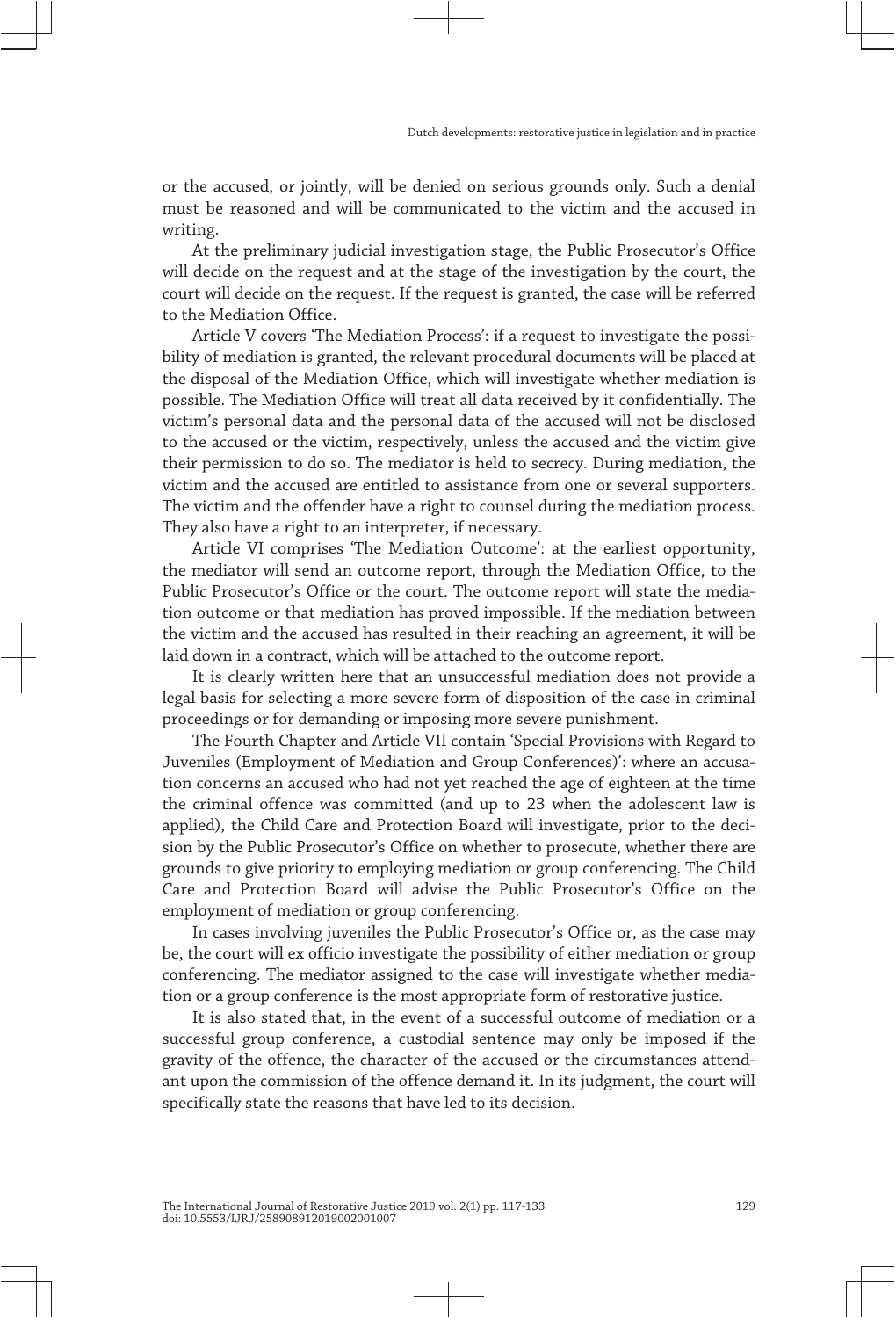Some other articles are introduced, too—for example, the option to use mediation in objection proceedings related to decisions not to prosecute and the option that courts of appeal can also refer to mediation.

In addition, the proposal contains several articles of penitential law governing adults, minors and persons placed in detention or under treatment orders, respectively. The first article defines 'Facilitated Conflict Resolution'*:* a process that enables persons involved in a conflict that has ensued as a result of a crimi‐ nal offence to voluntarily hold discussions, under the guidance of a facilitator, in order to jointly arrive at a resolution of the conflict, with emotional healing and relational repair as the primary objectives. The second article states that the staff of the penitentiary institution will inform the detainee, at the earliest opportunity, of the possibility of facilitated conflict resolution. They will provide the detainee with information about the facilitated conflict resolution process and refer the detainee to an appropriate form of facilitated conflict resolution if he or she so requests.

# **5. Strategic analysis of the Dutch developments, challenges and opportunities**

The following developments have created opportunities for the further improvement of restorative justice in the Netherlands.

In the 1990s, restorative justice was implemented on a very ad hoc basis. A legal basis for restorative justice in penal cases was, however, created in 2012 and a policy framework has been developed by the Ministry of Security and Justice since then. National implementation of mediation in penal matters started in 2018 on the basis of the insights gained from evaluated pilots. For this reason, restorative justice in penal matters now has a strong foundation. This progress creates opportunities for developing ad hoc practices into more structural pro‐ grammes.

The restorative justice social movement has become a lot stronger in the past few years. Restorative Justice Nederland has played an important role in bringing together practitioners, academics, policymakers and other stakeholders and in strengthening the network. For example, an association was formed for media‐ tors in criminal cases.

The level of expertise in the field of restorative justice has increased. Restorative Justice Nederland has proactively developed and implemented research and training programmes and managed to secure international and national funding for restorative justice projects. In this way, the knowledge of practitioners was increased, new tools and educational materials were developed and research data was collected and distributed.

A large private fund has given restorative justice and, more generally, the humanisation of the criminal justice system priority in its funding policy since 2015. This has facilitated several pilots and other relevant projects in the restora‐ tive justice field that did not receive the required attention and funding from the government.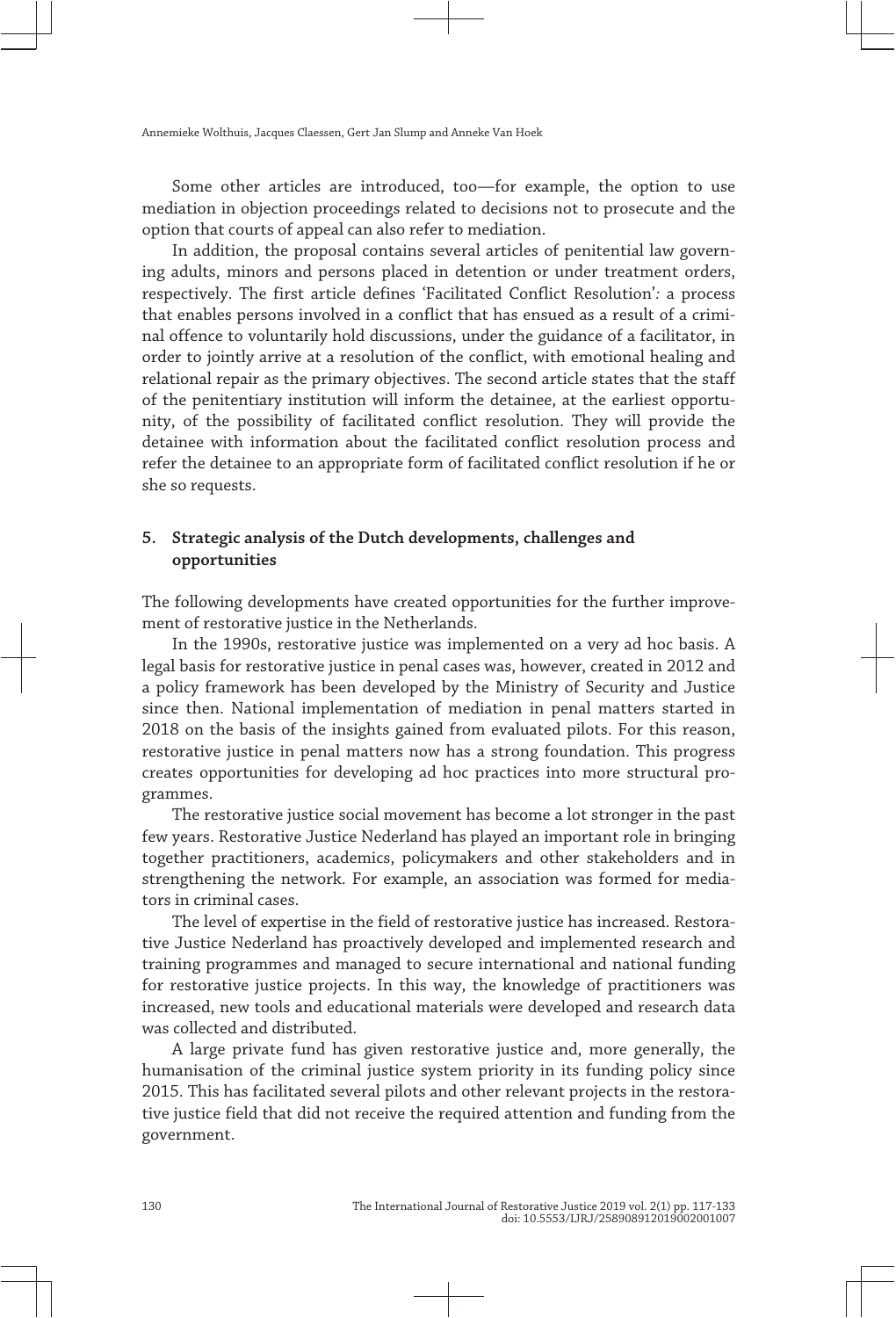The Netherlands has also witnessed a unique citizens' initiative to create a legislative proposal to incorporate restorative justice into the new Code of Crimi‐ nal Procedure. This programme was possible because of the existence of a national expertise centre, several legal experts who are actively involved in the field of restorative justice and a strong Dutch social movement. In addition, the fact that there was a private fund that wanted to finance this process and the modernisation of the Dutch Code of Criminal Procedure, which dates back to 1926, included consultation rounds contributed to this end.

The following two main challenges, however, need to be addressed.

The national implementation of restorative justice in penal cases nearly came to a halt because of a decision of the Ministry of Security and Justice not to create a budget to enable this implementation. After a massive protest from civil society and criminal justice organisations and professionals, this decision was altered. In September 2018 the funding of one million EUR per year was made structural for mediation in penal cases and an additional 300,000 EUR for youth cases. This budget provides room for around 800 referrals countrywide per year. This figure is still marginal compared to the total number of criminal cases and the number of referrals could well increase if there was more budget. For this reason, the challenge is to increase funding in the coming years. Furthermore, barriers such as the current underpayment of mediators and the fact that lawyers earn less if they refer cases to a mediator, which is a demotivating factor, must be investigated and overcome.

On the one hand, the development of legislation and national policy has been positive; on the other hand, there is a risk of 'McDonaldization' of restorative justice (Umbreit, 1999). The current tendency of the Dutch Ministry of Justice and Security is to focus on one kind of restorative justice – mediation in criminal mat‐ ters – and to appoint one organisation with the mandate and public resources to deal with these cases, facilitating top-down management. Such a monopoly can, however, deteriorate the current diverse practices and weaken tailored and effective local approaches. Greater attention should be paid to other restorative methodologies such as conferencing and circles (see Claessen, 2018).

## **References**

- Blad, J., Claessen, J., Slump, G.J., Van Hoek, A. & De Roos, T. (2017). *Voorstel van Wet strekkende tot de invoering van een herstelgerichte afdoening via bemiddeling in strafzaken in het Wetboek van Strafvordering, inclusief Memorie van Toelichting.* Nijmegen: Wolf Legal Publishers.
- Bazemore, G. & Walgrave L. (2001). *Restorative juvenile justice: Repairing the harm of youth crime.* Monsey: Criminal Justice Press.
- Brennan, I. & Johnstone, G (forthcoming 2019). *Building Bridges: prisoners, crime victims and restorative justice.* The Hague: Eleven International Publishing.
- Claessen, J. & Zeles, G. (2013). Bemiddeling in strafzaken in Maastricht. De eerste onder‐ zoeksresultaten. *Nederlands Juristenblad,* 27, 1766-1772.

The International Journal of Restorative Justice 2019 vol. 2(1) pp. 117-133 doi: 10.5553/IJRJ/258908912019002001007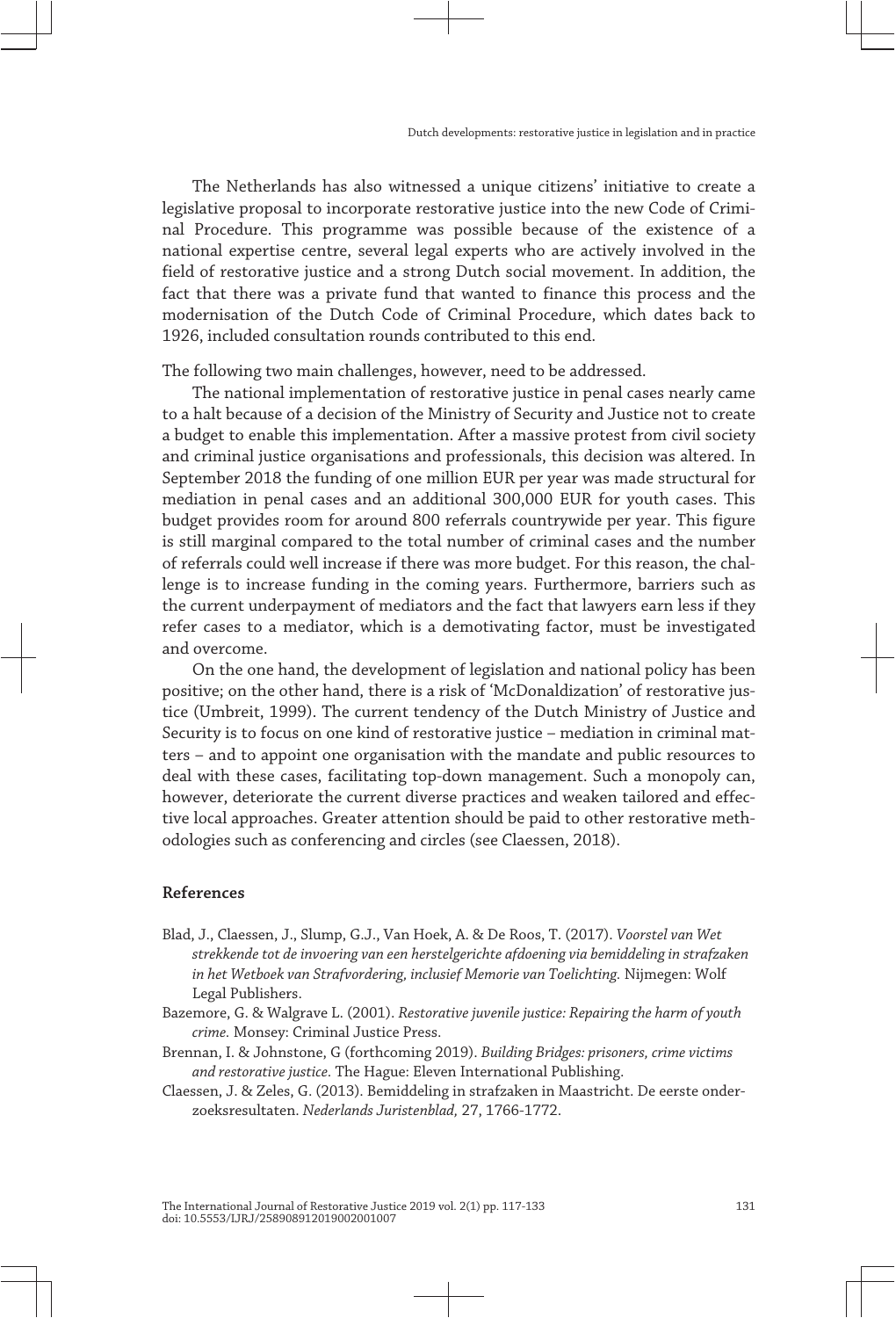- Claessen, J., Zeles, G., Zebel, S. & Nelen, H. (2015). Bemiddeling in strafzaken in Maas‐ tricht II. Onderzoek naar de samenhang tussen bemiddeling en recidive. *Nederlands Juristenblad*, 29, 2015-2025.
- Claessen, J., Zeles, G., Zebel, S. & Nelen, H. (2015). Bemiddeling in strafzaken in Maas‐ tricht III. Onderzoek naar recidive bij jeugdigen en volwassenen. *Tijdschrift voor Her‐ stelrecht*, 15(4), 9-24.
- Claessen, J., Blad, J., Slump, G., Van Hoek, A., Wolthuis, A. & De Roos, T. (2018). *Voorstel van Wet strekkende tot de invoering van herstelrechtvoorzieningen in het Wetboek van Strafvordering, inclusief Memorie van Toelichting, Herziene versie*. Oisterwijk: Wolf Legal Publishers.
- Claessen, J., Blad, J., Slump, G., Van Hoek, A., Wolthuis, A. & De Roos, T. (2018). *Legisla‐ tive Proposal to Introduce Provisions Governing Restorative Justice Services into the Dutch Code of Criminal Procedure and Explanatory Memorandum, Version 2.0*. Oisterwijk: Wolf Legal Publishers.
- Claessen, J. (2018). *Herstelrechtvoorzieningen in het (nieuwe) Wetboek van Strafvordering: geen luxe maar noodzaak met het oog op de realisering van een humane rechtspleging. Plat‐ form Modernisering Strafvordering 2018*. Retrieved from [www.](http://www.moderniseringstrafvordering.nl) [moderniseringstrafvordering. nl](http://www.moderniseringstrafvordering.nl) (last accessed 7 January 2019)
- Cleven, K.M.E., Lens A. & Pemberton, A. (2016). *De rol van herstelbemiddeling in het stra‐ frecht Eindrapportage Onderzoek pilots Herstelbemiddeling*. Tilburg: Tilburg University, Intervict.
- Dierx, J. & Verhoeff, C. (2013). Het Utrechts Mediatiemodel: opvang voor basisconflicten op wijkniveau. *Tijdschrift voor Herstelrecht*, 13(3), 46-65.
- Dierx, J. & Van Hoek, A. (2012). *Mediation in strafzaken. De praktische toepassing van restor‐ ative justice en herstelrecht.* Den Haag: SDU Uitgevers.
- Dijkstra, S., Creemers, H., Asscher, J. & Stams, G.J. (2016). *Family group conferencing in child welfare.* Amsterdam: University of Amsterdam, Forensic Child and Youth Care Sciences.
- Halt Vernieuwd (2013). *Procesevaluatie van de vernieuwde Halt-afdoening*. Den Haag: Minis‐ terie van Veiligheid en Justitie, WODC.

Infoblad 1, Mediation in strafzaken, 05/2017.

- Pauw, L. (March 2018). Peer mediation in het onderwijs: stand van zaken in Nederland. *RJN Magazine,* 2, 31-35. Retrieved from [https:// vreedzaam. net/](https://vreedzaam.net/) (last accessed 28 Jan‐ uary 2019).
- Steketee M., ter Woerds, S., Moll, M. & Boutellier, H. (2006). *Herstelbemiddeling voor jeugdi‐ gen in Nederland, een evaluatieonderzoek naar zes pilotprojecten*. Utrecht: Verwey-Jonker Instituut.
- Umbreit, M.S. (1999). Avoiding the marginalization and 'MacDonaldization' of victimoffender mediation: A case study in moving toward the mainstrain. In G. Bazemore & L. Walgrave (eds.), *Restorative juvenile justice: repairing the harm of youth crime* (pp. 213-234). Monsey: Criminal Justice Press.
- Van Hoek, A. & Slump G.J. (2013). *Restorative justice in Europa slachtoffers, herstelrecht en herstelgerichte (jeugd)detentie: bespreking van Nederlandse en Vlaamse literatuur.* Amster‐ dam: Restorative Justice Nederland.
- Van Gool, R. (2018). 'Ik zat fout'. Mediation in het strafrecht. *De Groene Amsterdammer*, 19 December 2018. Retrieved from: [www. groene. nl/ artikel/ ikzatfout](http://www.groene.nl/artikel/ikzatfout) (last accessed 7 January 2019).
- Wolthuis A. & Vandenbroucke, M. (2009). *Schade herstellen tijdens jeugddetentie. Een evalua‐ tieonderzoek naar herstelgericht werken in Forensisch Centrum Teylingereind*. Utrecht: Verwey-Jonker Instituut.